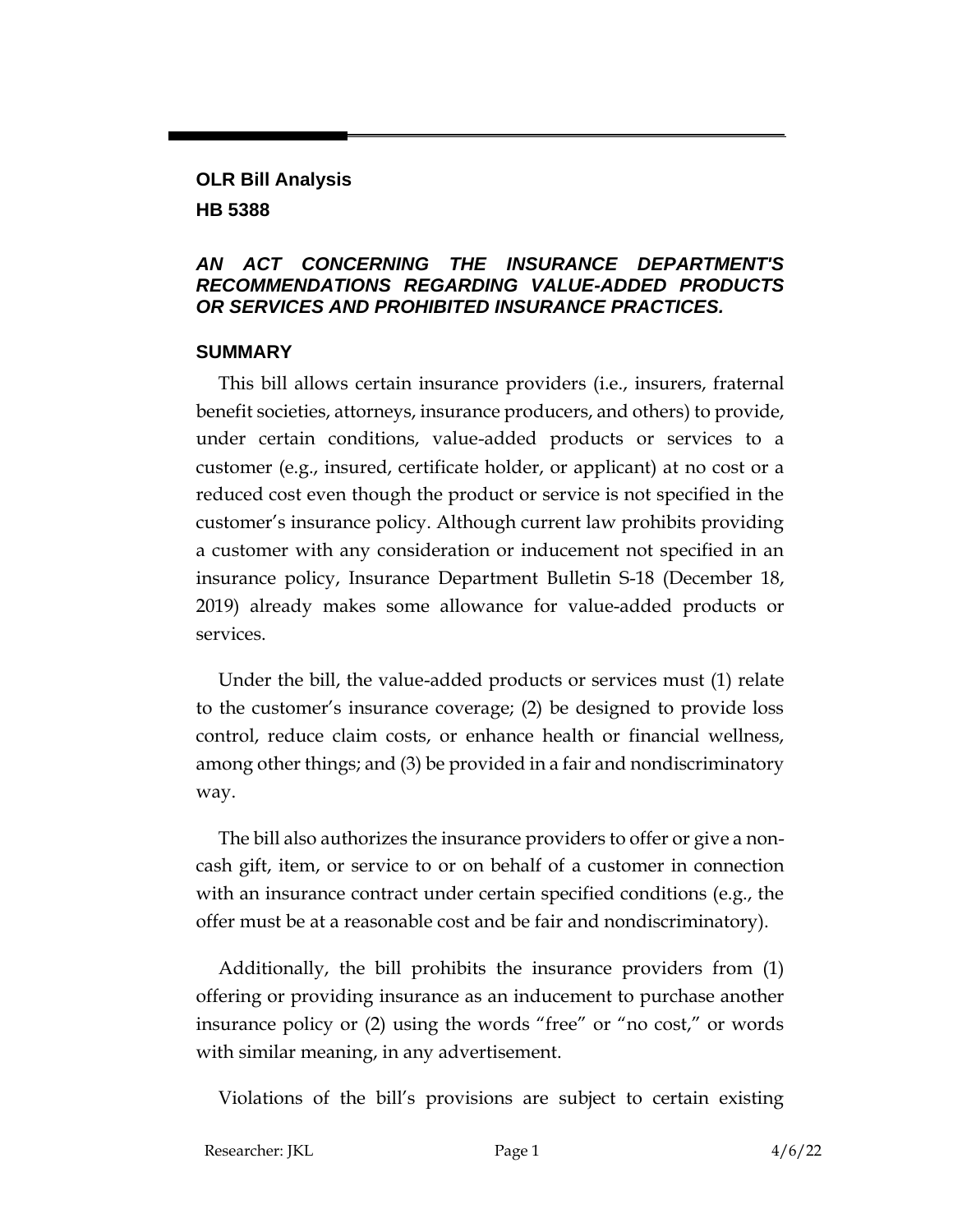penalties.

Lastly, the bill authorizes the insurance commissioner to adopt related regulations.

EFFECTIVE DATE: October 1, 2022

## **VALUE-ADDED PRODUCTS OR SERVICES**

### *Required Criteria*

The bill allows insurance providers to provide, under certain conditions, value-added products or services to a customer at no cost or a reduced cost even though the product or service is not specified in the customer's insurance policy.

Under the bill, the product or service must relate to the customer's insurance coverage and be primarily designed to:

- 1. provide loss mitigation or control;
- 2. reduce claim costs or claim settlement costs;
- 3. educate about liability risks or risk of loss;
- 4. monitor or assess risk, identify sources of risk, or develop ways to reduce or eliminate risk;
- 5. enhance health or financial wellness;
- 6. provide post-loss services;
- 7. incentivize behavioral changes to improve health or reduce risk of death or disability; or
- 8. help in administering employee or retiree benefit insurance coverage.

The cost of the product or service to the insurance provider must be reasonable in comparison to the customer's insurance premium or coverage in the insurance commissioner's opinion. Additionally, the customer must receive contact information for help with questions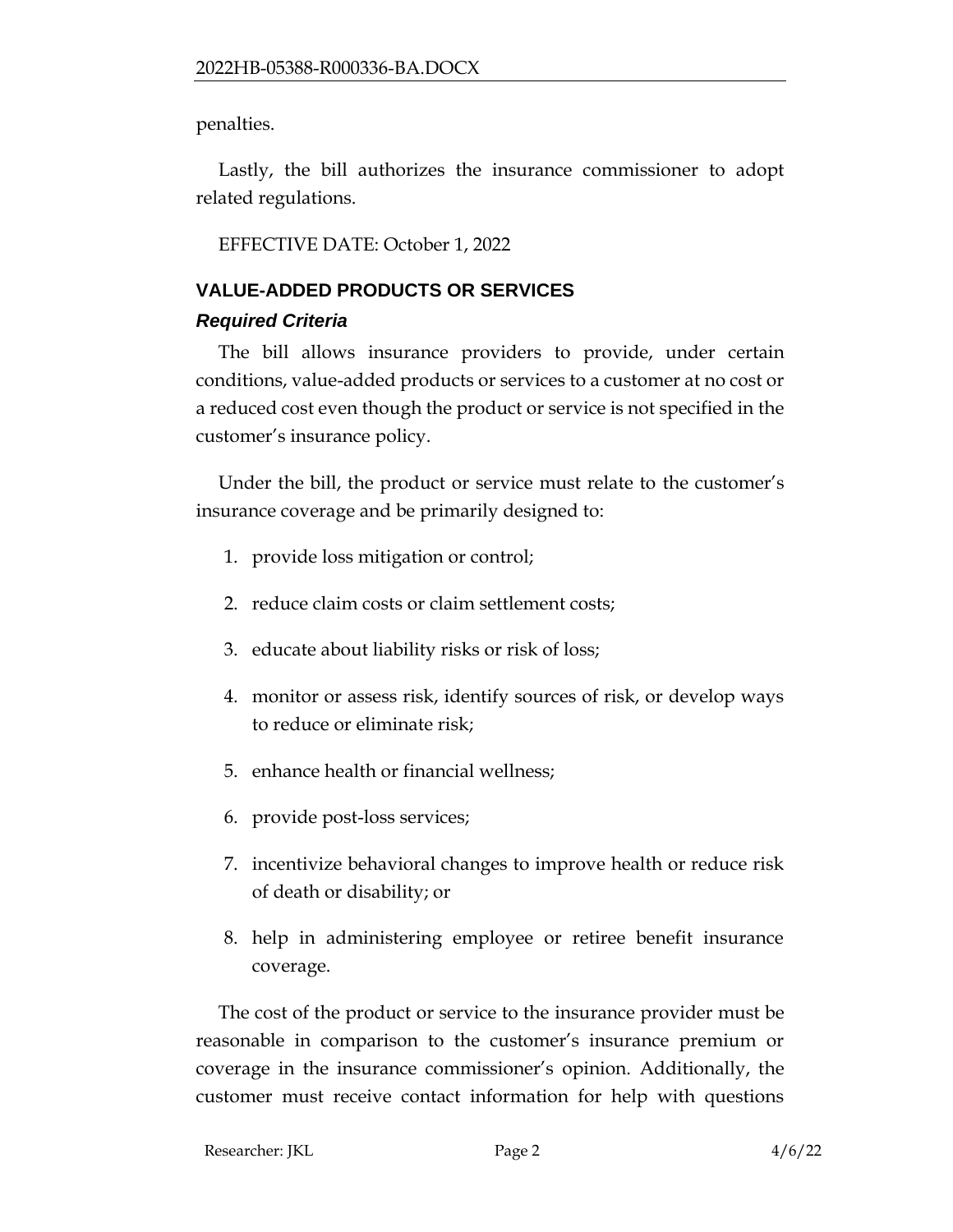about the product or service.

The bill requires that the product or service be offered and provided in a way that is not unfairly discriminatory in the insurance commissioner's opinion. Its availability must be based on documented, objective criteria, which the insurance provider providing the product or service must maintain and provide to the commissioner upon request.

### *Pilot or Test Program*

Under the bill, if insurance providers do not have evidence to demonstrate to the commissioner that a value-added product or service meets the above criteria but believe in good faith that it does, then they may offer and provide the product or service as part of a pilot or test program for up to one year.

In this case, the bill requires that the product or service be offered and provided in a way that is not unfairly discriminatory in the commissioner's opinion. The insurance provider also must give advance notice to the commissioner of the intention to begin a pilot or test program. The commissioner must notify them within 21 days after receiving notice if he determines that they cannot do so.

## **NON-CASH GIFT, ITEM, OR SERVICE**

The bill authorizes insurance providers to offer or give a non-cash gift, item, or service to or on behalf of a customer in connection with the marketing, sale, purchase, or retention of an insurance contract if:

- 1. its cost does not exceed an amount the insurance commissioner deems reasonable per policy year per term;
- 2. the offer is not unfairly discriminatory in the commissioner's opinion; and
- 3. the customer does not have to purchase, continue to purchase, or renew an insurance policy in exchange for the gift, item, or service.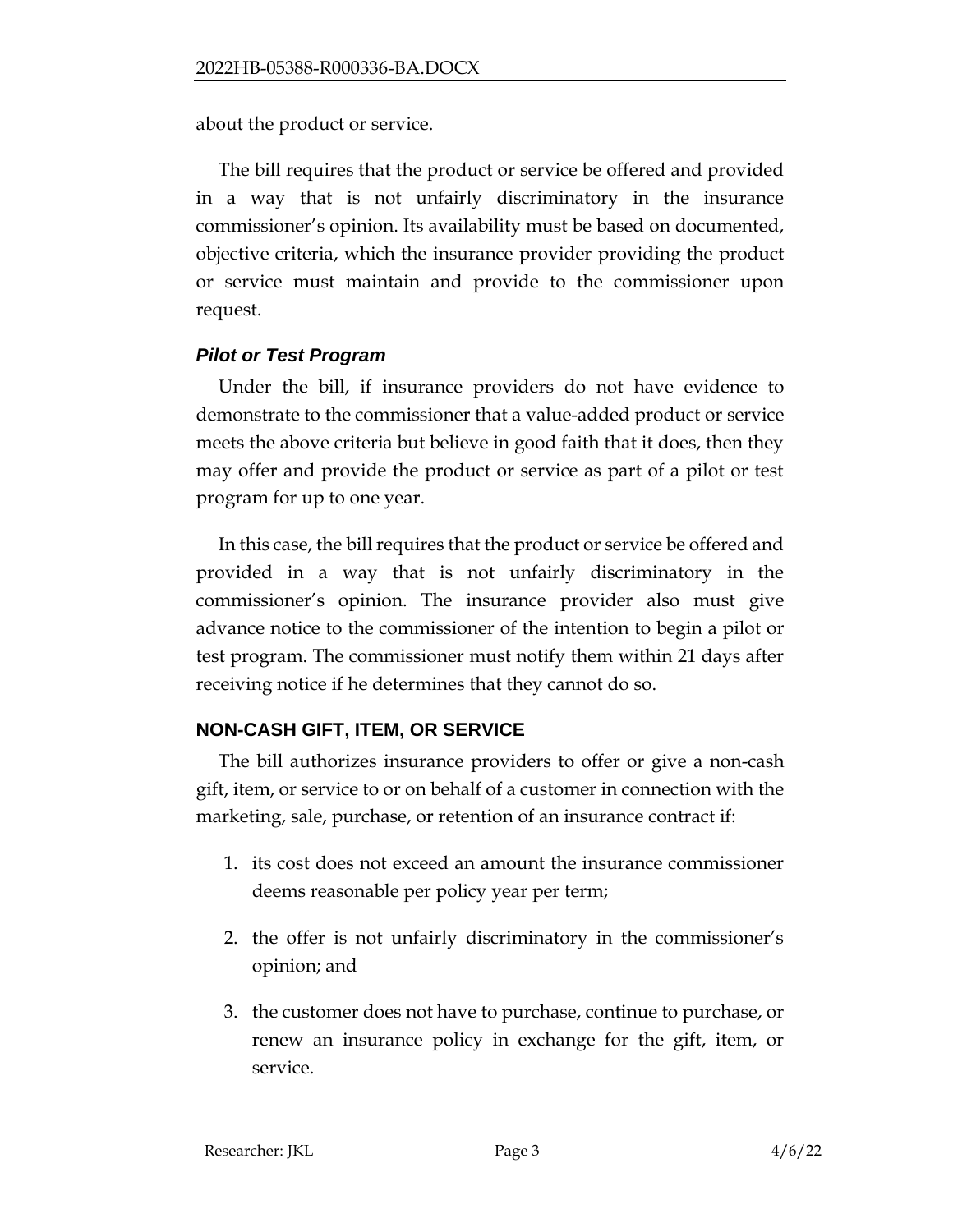Similarly, the bill allows an insurance provider to offer or give a noncash gift, item, or service to a commercial or institutional customer in connection with the marketing, purchase, or retention of an insurance contract if:

- 1. its cost is reasonable compared to the insurance contract's premium in the commissioner's opinion;
- 2. its cost is not included in an amount charged to another person;
- 3. the offer is not unfairly discriminatory in the commissioner's opinion; and
- 4. the customer does not have to purchase, continue to purchase, or renew an insurance policy in exchange for the gift, item, or service.

### **PENALTIES**

An insurance company, attorney, producer, or other person who violates the bill's provisions commits a Connecticut Unfair Insurance Practices Act violation (CGS § 38a-816(9), see BACKGROUND).

A fraternal benefit society, agent, solicitor, or other party that willfully violates the bill's provisions, or neglects or refuses to comply with them, is subject to a fine of up to \$4,000 (CGS § 38a-626).

# **BACKGROUND**

## *Connecticut Unfair Insurance Practices Act*

The law prohibits engaging in unfair or deceptive acts or practices in the business of insurance. It authorizes the insurance commissioner to conduct investigations and hearings, issue cease and desist orders, impose fines, revoke or suspend licenses, and order restitution for per se violations (i.e., violations specifically listed in statute). The law also allows the commissioner to ask the attorney general to seek injunctive relief in Superior Court if he believes someone is engaging in other unfair or deceptive acts not specifically defined in statute.

Fines may be up to (1) \$5,000 per violation to a \$50,000 maximum or